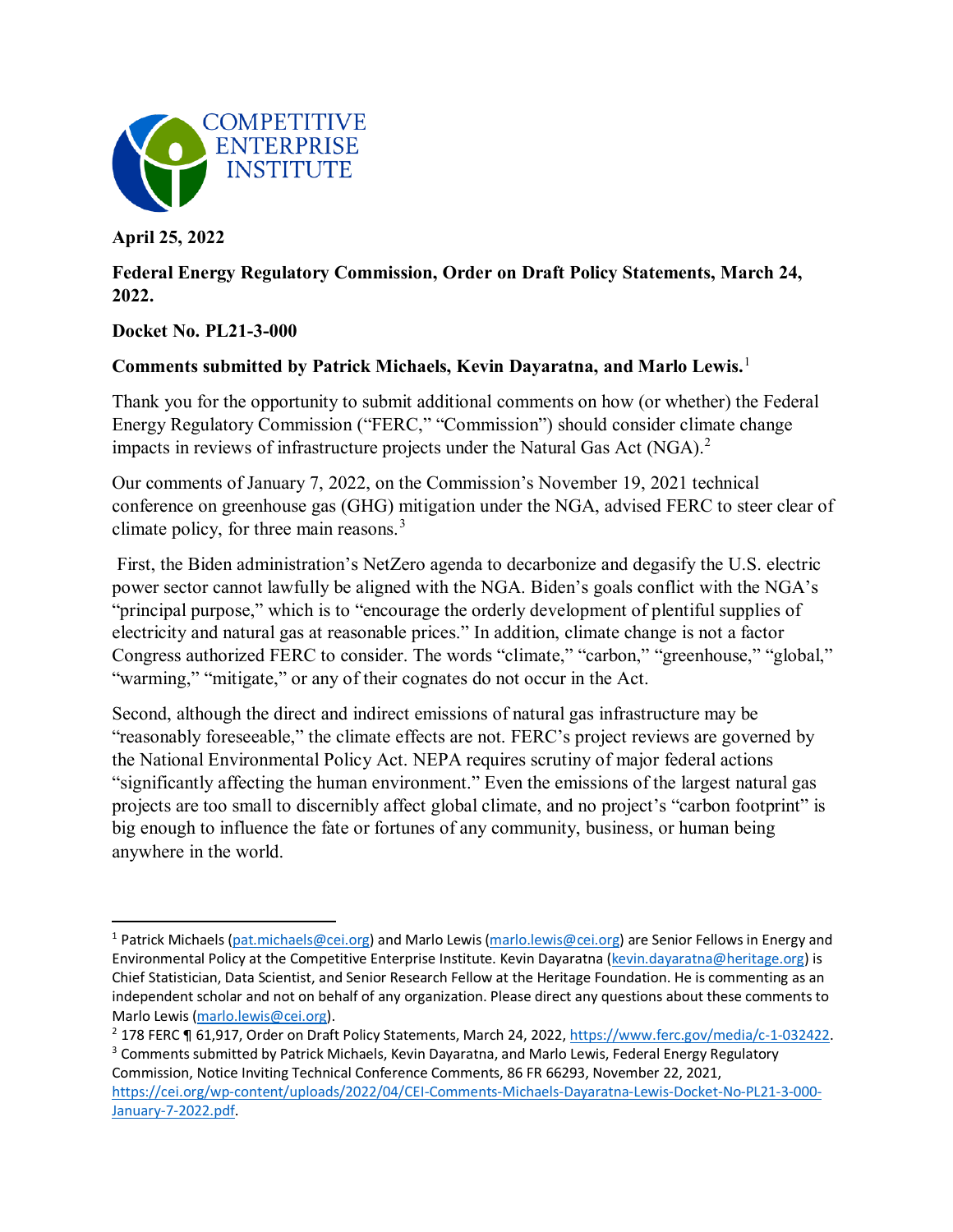Third, the social cost of carbon (SCC)—an estimate of the present value of the cumulative climate damages of an incremental ton of CO2e emissions—is too speculative and subjective, and too easily manipulated for political purposes, to be weighed in the same scales with an infrastructure project's estimated economic benefits. The Biden administration's SCC estimates are egregiously biased in favor of climate alarm and regulatory ambition, rendering any agency action that relies on them arbitrary and capricious.

Unlike several presenters at the November 2021 technical conference, FERC's "interim" (now "draft") GHG policy statement does not advocate requiring SCC analysis in NGA determinations of public convenience and necessity. Neither, however, does FERC disavow an intent to require it in later policy statements. The Commission may simply be waiting for the Biden administration's Interagency Working Group (IWG) to finalize its interim SCC estimates, [4](#page-1-0) or for courts to resolve Louisiana's challenge to federal agency use of those metrics. [5](#page-1-1)

The Commission's draft GHG policy statement establishes a "rebuttable presumption that proposed projects with 100,000 metric tons per year of carbon dioxide equivalents (CO2e) emissions will be deemed to have a significant impact on climate change." FERC also implies that it may condition project approval on the sponsor's plans to "mitigate all or a portion of the project's climate change impacts."[6](#page-1-2)

The camel's nose is already under the tent. It is not hard to guess where this is going if FERC does not quickly reverse course. The usual suspects will pressure the Commission to: (1) progressively lower climate significance thresholds, (2) monetize undetectably small projectrelated climate "impacts" using agenda-driven SCC estimates, and (3) either reject needed natural gas infrastructure projects outright or impose mitigation requirements that render them uneconomic.

We stand by the chief policy conclusion of our January 7 comments. If an infrastructure project is commercially viable and helps ensure plentiful supplies of electricity and natural gas at reasonable prices (the NGA's principal purpose), the Commission knows in advance that the project's economic benefits far exceed its climate-related externalities. Therefore, no further investigation of the project's GHG emissions is required, nor does it make sense to condition the certificate of public convenience and necessity on the project's adoption of mitigation measures.

New research by Dr. Dayaratna (hereafter "Heritage analysis") further confirms that conclusion. Using the U.S. government's leading energy and climate policy models, the Heritage analysis demonstrates that banning construction of new U.S. pipelines would have a negligible effect on

<span id="page-1-1"></span>

l

<span id="page-1-0"></span><sup>4</sup> Interagency Working Group on the Social Cost of Greenhouse Gases, *Technical Support Document: Social Cost of Carbon, Methane, and Nitrous Oxide Interim Estimates under Executive Order 13990*, February 2021, [https://www.whitehouse.gov/wp-](https://www.whitehouse.gov/wp-content/uploads/2021/02/TechnicalSupportDocument_SocialCostofCarbonMethaneNitrousOxide.pdf)

[content/uploads/2021/02/TechnicalSupportDocument\\_SocialCostofCarbonMethaneNitrousOxide.pdf.](https://www.whitehouse.gov/wp-content/uploads/2021/02/TechnicalSupportDocument_SocialCostofCarbonMethaneNitrousOxide.pdf) 5 *Louisiana v. Biden* (2021), a lawsuit challenging interim estimates for the social cost of greenhouse gases released by the Interagency Working Group on Social Cost of Greenhouse Gases[, http://climatecasechart.com/climate](http://climatecasechart.com/climate-change-litigation/case/louisiana-v-biden/)[change-litigation/case/louisiana-v-biden/.](http://climatecasechart.com/climate-change-litigation/case/louisiana-v-biden/)<br><sup>6</sup> Fact Sheet | Interim Greenhouse Gas (GHG) Emissions Policy Statement (PL21-3-000), February 17, 2022,

<span id="page-1-2"></span>[https://ferc.gov/news-events/news/fact-sheet-interim-greenhouse-gas-ghg-emissions-policy-statement-pl21-3-](https://ferc.gov/news-events/news/fact-sheet-interim-greenhouse-gas-ghg-emissions-policy-statement-pl21-3-000) [000.](https://ferc.gov/news-events/news/fact-sheet-interim-greenhouse-gas-ghg-emissions-policy-statement-pl21-3-000)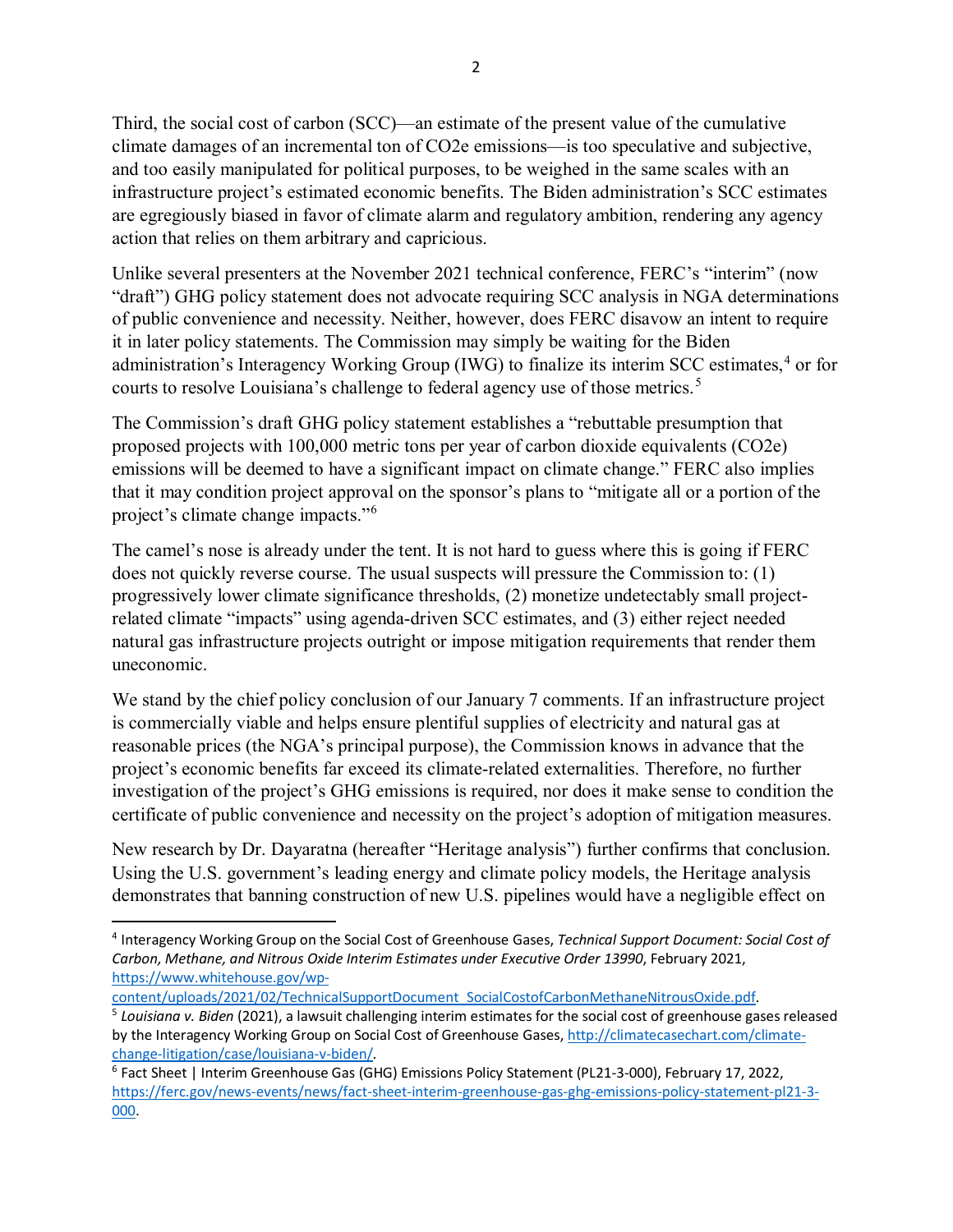U.S. annual  $CO<sub>2</sub>$  emissions through 2050 and, thus, a similarly negligible effect on global temperatures through 2100. The policy implication for FERC is clear. No level of overregulation or prohibition that regulators might apply to the development of U.S. natural gas pipelines could meaningfully affect the Earth's climate or possibly be worth the economic losses imposed on construction companies, natural gas producers, and energy consumers.

## **Mitigation of Project-Related GHG Emissions: All Economic Pain for No Climate Gain**

The Heritage analysis is based on the federal government's own data. One of the side cases in the Energy Information Agency's (EIA) Annual Energy Outlook 2022 (AEO 2022) assumes no additional interstate natural gas pipelines are built between 2024 and 2050. Compared to the reference case, the side case projects 4.6% less natural gas production, 4.3% less natural gas consumption, and Henry Hub prices 11% higher in 2050.[7](#page-2-0)

The following chart, based on AEO 2022 data, depicts carbon dioxide emissions from fuel consumption in the reference case and the no-pipeline-construction case:



As the above chart illustrates, eliminating pipeline construction reduces U.S. annual  $CO<sub>2</sub>$ emissions by less than 0.74% through 2050.

<span id="page-2-0"></span> $\overline{\phantom{a}}$ <https://www.eia.gov/outlooks/aeo/data/browser/>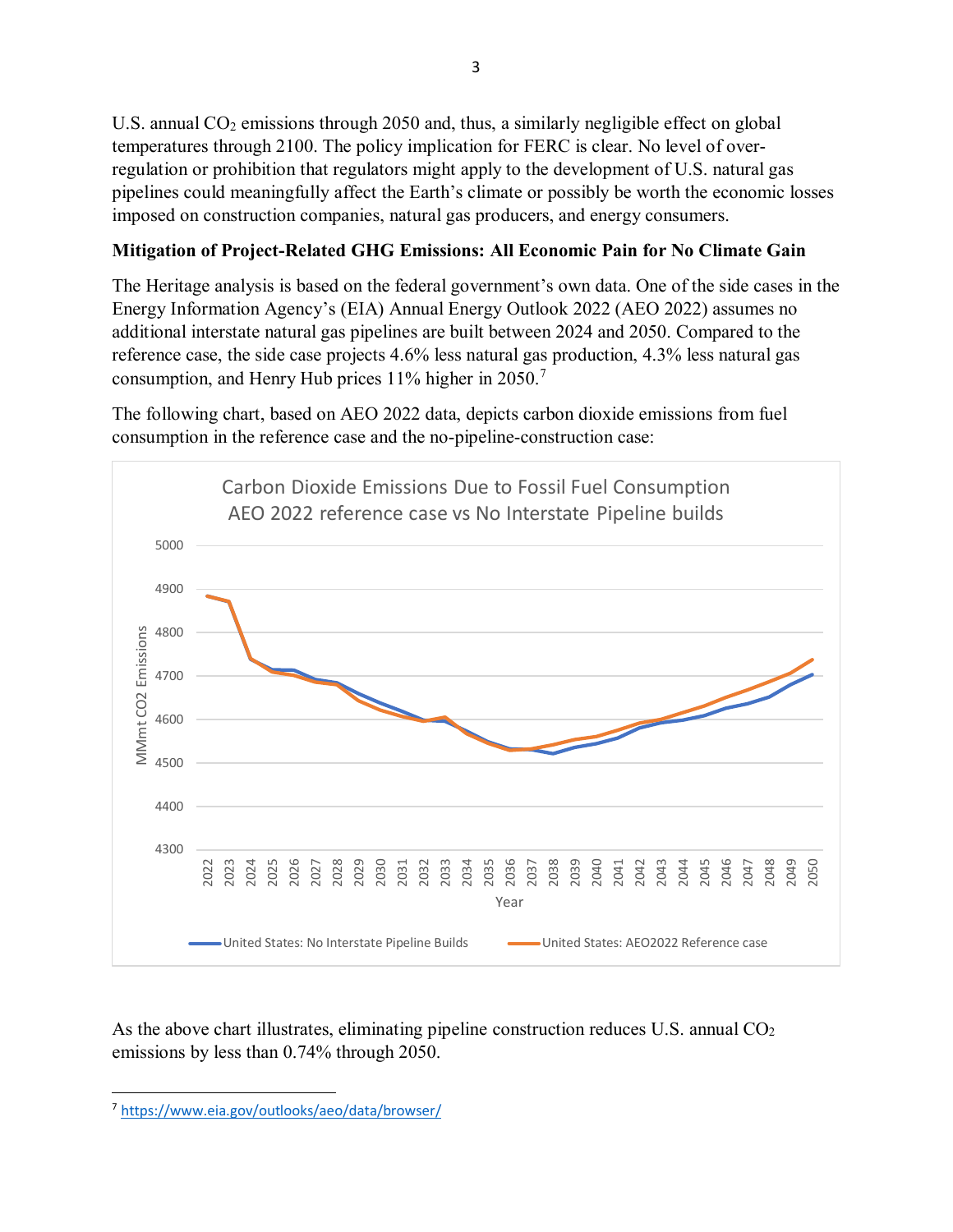Dayaratna took those emissions forecasts and simulated the associated temperature impacts using the Model for the Assessment of Greenhouse Gas Induced Climate Change (MAGICC version 6). He assumed a climate sensitivity of 4.5°C (the upper end of the IPCC's estimates of this metric) and used Representation Concentration Pathway 6.0 as the baseline emission scenario. Upon adjusting fossil-fuel  $CO<sub>2</sub>$  emissions for the United States in accordance with the upper bound of the EIA's  $CO<sub>2</sub>$  reductions, he found the following temperature differences:



Full details of the Heritage analysis are included in the appendix below. The analysis projects temperature reductions of 0.034°C by 2050 and 0.069°C by 2100 compared to the reference case. Those mitigations are smaller than the margin of error (0.08°C) for estimating annual global average surface temperature.<sup>[8](#page-3-0)</sup> Moreover, the Heritage analysis almost surely overestimates the temperature impacts of a national ban on pipeline construction, for three reasons. The analysis assumes a climate sensitivity that is likely larger than the planet's actual sensitivity.<sup>[9](#page-3-1)</sup> It assumes

 $\overline{\phantom{a}}$ 

<span id="page-3-0"></span><sup>&</sup>lt;sup>8</sup> National Oceanic and Atmospheric Administration, Global Temperature Uncertainty,

<span id="page-3-1"></span>[https://www.ncei.noaa.gov/access/monitoring/dyk/global-precision.](https://www.ncei.noaa.gov/access/monitoring/dyk/global-precision)<br><sup>9</sup> K. Dayaratna, R. McKitrick, and D. Kreutzer, "Empirically Constrained Climate Sensitivity and the Social Cost of Carbon," *Climate Change Economics*, Vol. 8, No. 2 (2017), p. 1750006; <https://www.worldscientific.com/doi/abs/10.1142/S2010007817500063>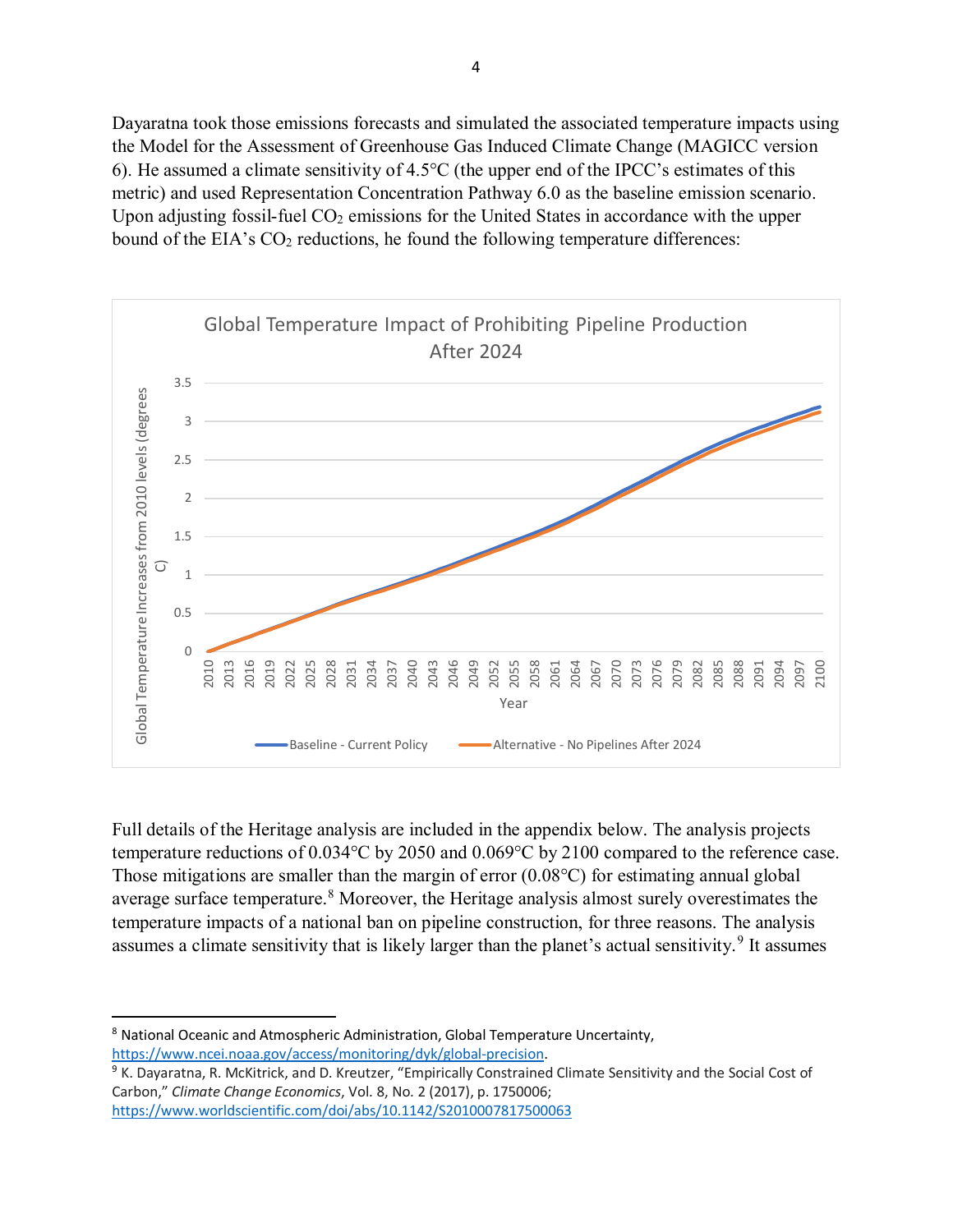the maximum level of  $CO<sub>2</sub>$  reductions suggested by the EIA's simulations. It begins the MAGICC simulations in 2020—four years earlier than in the EIA side case.

## **Conclusion**

The Biden administration declares climate change to be a "global crisis," "planetary emergency," and "existential threat."[10](#page-4-0) FERC is an independent agency and to our knowledge has not officially endorsed those characterizations. Nonetheless, whatever one's views about the magnitude and certainty of climate change risks, everyone should be able to agree that two things are important to know about any climate change policy: How much will it cost, and how much global warming will it avert? The Heritage analysis demonstrates that prohibiting natural gas pipelines, which goes beyond any measures FERC has proposed for public comment, would have no detectable impact on global temperatures. The climate "benefits" of FERC's proposal would be even more miniscule.

In contrast, the regulatory burdens and litigation risks created by the proposal could impose significant costs on construction companies, natural gas producers, and U.S. energy consumers. The draft GHG policy thus cannot pass a cost-benefit test.

Respectfully Submitted,

Patrick J. Michaels, Ph.D. Senior Fellow Competitive Enterprise Institute

Kevin Dayaratna, Ph.D. Chief Statistician, Data Scientist, and Senior Research Fellow Heritage Foundation (for identification purposes only)

Marlo Lewis, Ph.D. Senior Fellow Competitive Enterprise Institute

 $\overline{\phantom{a}}$ 

# **Appendix: Model for the Assessment of Greenhouse Gas Induced Climate Change**

The Heritage analysis uses the Model for the Assessment of Greenhouse Gas Induced Climate Change (MAGICC) versions  $6<sup>11</sup>$  $6<sup>11</sup>$  $6<sup>11</sup>$  The MAGICC model quantifies the relationship between

<span id="page-4-0"></span><sup>&</sup>lt;sup>10</sup> For an alternative assessment see Bjorn Lomborg, "The World Is Getting Safer from Floods," Wall Street Journal, September 8, 2021, [https://www.wsj.com/articles/flood-climate-change-ipcc-united-nations-infrastructure](https://www.wsj.com/articles/flood-climate-change-ipcc-united-nations-infrastructure-deaths-cost-severe-weather-11631134276)[deaths-cost-severe-weather-11631134276,](https://www.wsj.com/articles/flood-climate-change-ipcc-united-nations-infrastructure-deaths-cost-severe-weather-11631134276) "Climate Change Calls for Adaptation, Not Panic," [Wall Street Journal](https://www.wsj.com/articles/climate-change-adaptation-panic-exaggerating-disaster-11634760376), October 21, 2021[, https://www.wsj.com/articles/climate-change-adaptation-panic-exaggerating-disaster-](https://www.wsj.com/articles/climate-change-adaptation-panic-exaggerating-disaster-11634760376)[11634760376,](https://www.wsj.com/articles/climate-change-adaptation-panic-exaggerating-disaster-11634760376) and "We're Safer from Disasters than Ever Before," *Wall Street Journal*, November 3, 2021, [https://www.wsj.com/articles/climate-activists-disasters-fire-storms-deaths-change-cop26-glasgow-global](https://www.wsj.com/articles/climate-activists-disasters-fire-storms-deaths-change-cop26-glasgow-global-warming-11635973538)[warming-11635973538.](https://www.wsj.com/articles/climate-activists-disasters-fire-storms-deaths-change-cop26-glasgow-global-warming-11635973538) 

<span id="page-4-1"></span><sup>&</sup>lt;sup>11</sup>Meinshausen, S. C. B. Raper and T. M. L. Wigley (2011). "Emulating coupled atmosphere-ocean and carbon cycle models with a simpler model, MAGICC6: Part I "Model Description and Calibration." A*tmospheric Chemistry and Physics* 11:1417-1456.doi:10.5194/acp-11-1417-2011, [https://acp.copernicus.org/articles/11/1417/2011/acp-11-](https://acp.copernicus.org/articles/11/1417/2011/acp-11-1417-2011.pdf) [1417-2011.pdf](https://acp.copernicus.org/articles/11/1417/2011/acp-11-1417-2011.pdf)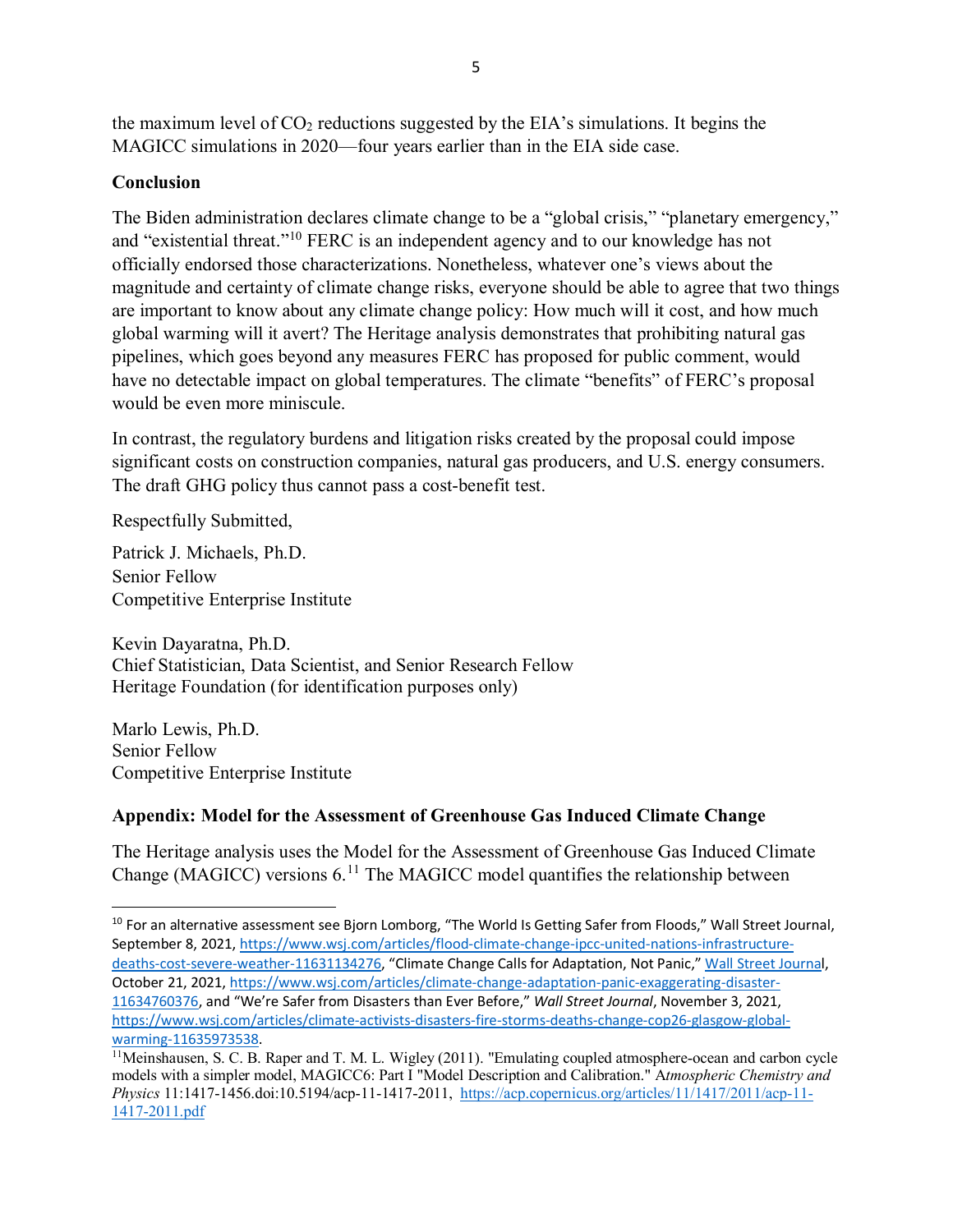atmospheric radiative forcing, oceanic heat content, and surface temperature perturbation via the following relationship:

$$
\Delta Q_G = \lambda G \ \ \Delta T_G + \frac{dH}{dt},
$$

where  $\Delta Q_G$  is the global-mean radiative forcing at the top of the troposphere. This extra energy influx is decomposed into increased outgoing energy flux and heat content changes in the ocean via the derivative  $\frac{dH}{dt}$ . The outgoing energy flux is related to the global-mean feedback factor  $\lambda_G$ as well as surface temperature perturbation  $\Delta T_G$ .

Climate sensitivity, denoted in the MAGICC model as  $\Delta T_{2x}$ , is defined as the equilibrium globalmean warming after a doubling of carbon dioxide concentrations and specified via a reciprocal relationship to a feedback factor  $\lambda$ :

$$
\Delta T_{2x} = \frac{\Delta Q_{2x}}{\lambda}.
$$

In the above equation,  $\Delta T_{2x}$  represents the climate sensitivity and  $\Delta Q_{2x}$  represents the radiative forcing following a doubling of carbon dioxide concentrations. The time or state-dependent effective climate sensitivity  $S<sup>t</sup>$  is defined by combining the above two equations as follows:

$$
S^{t} = \frac{\Delta Q_{2x}}{\lambda^{t}} = \Delta Q_{2x} \frac{\Delta T_{G}^{t}}{\Delta Q^{t} - \frac{dH}{dt} |^{t}}
$$

where  $\Delta Q_{2x}$  represents the model-specific forcing for doubled carbon dioxide concentration,  $\lambda_t$ represents the time-specific feedback factor,  $\Delta Q^t$  represents the radiative forcing,  $\Delta T_G^t$  represents the global-mean temperature perturbation and  $\frac{dH}{dt}$  |<sup>t</sup> represents the climate system's heat uptake at time t.

Dayaratna used MAGICC version 6.0 to forecast changes in global annual surface temperature. By modifying emissions trajectories and specifying a climate sensitivity, one can run the MAGICC model to generate these forecasts. Dayaratna used the modified Representative Concentration Pathway 6.0, specified in the fifth IPCC Assessment Report.<sup>[12](#page-5-0)</sup>

Using data from the Environmental Protection Agency, Dayaratna found that the United States emitted approximately 40% of carbon dioxide emissions with respect to all Organization for

[https://www.ipcc.ch/site/assets/uploads/2018/02/ar4\\_syr\\_full\\_report.pdf](https://www.ipcc.ch/site/assets/uploads/2018/02/ar4_syr_full_report.pdf) (July 3, 2019);

 $\overline{a}$ 

<span id="page-5-0"></span><sup>&</sup>lt;sup>12</sup> U.N. Intergovernmental Panel on Climate Change, "Emissions Scenarios", 0-521-80081-1, 2000, [https://www.ipcc.ch/site/assets/uploads/2018/03/emissions\\_scenarios-1.pdf](https://www.ipcc.ch/site/assets/uploads/2018/03/emissions_scenarios-1.pdf) (July 3, 2019);

U.N. Intergovernmental Panel on Climate Change, "Climate Change 2001: Synthesis Report", 0-521-80770-0, 2001, <http://www.grida.no/publications/267> (July 3, 2019); U.N. Intergovernmental Panel on Climate Change, "Climate Change 2007 Synthesis Report", 92-9169-122-4, 2008,

U.N. Intergovernmental Panel on Climate Change, "Climate Change 2014 Synthesis Report", 978-92-9169-143-2, 2015, [https://www.ipcc.ch/site/assets/uploads/2018/02/SYR\\_AR5\\_FINAL\\_full.pdf](https://www.ipcc.ch/site/assets/uploads/2018/02/SYR_AR5_FINAL_full.pdf) (July 3, 2019).